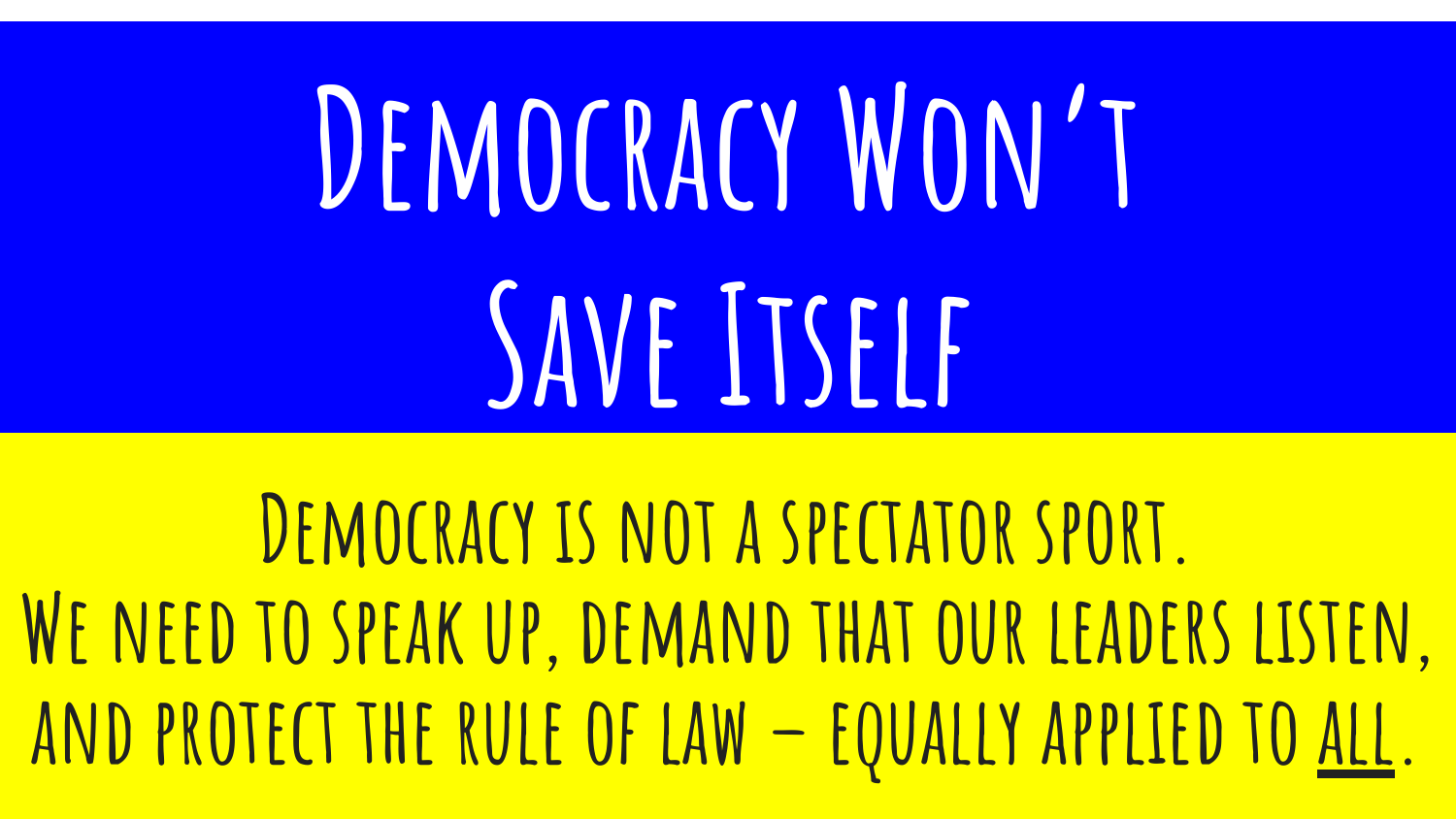# **What GOOD Things are Happening?**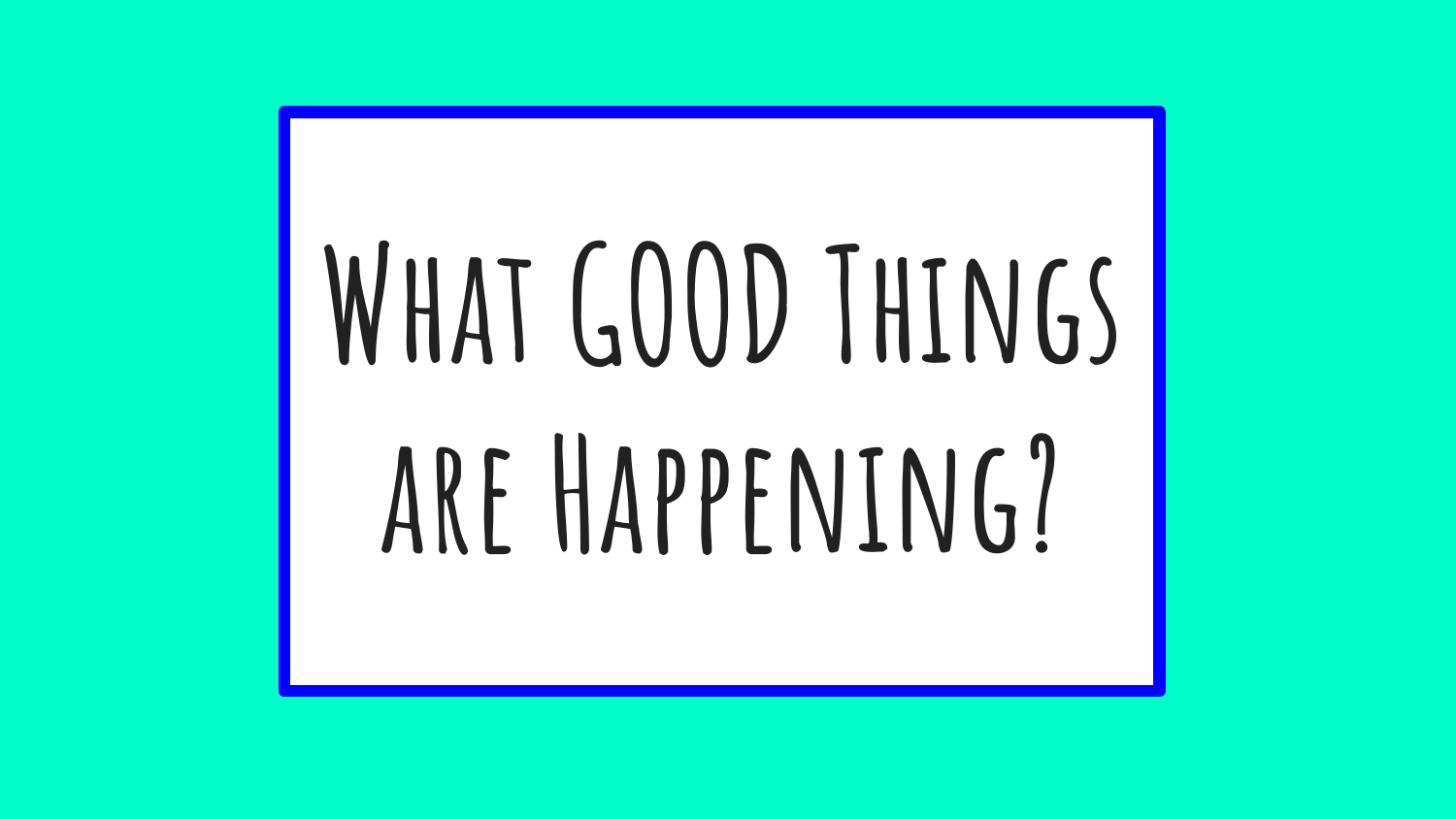**Some wins for justice in the 2022 OR Legislative Session:**

**SB1510 – Transforming Justice**

**HB 4002 – Farmworker Overtime Pay**

**SB1579 – Economic Equity Investment Program**

**HB4052 – Improve healthcare outcomes for Oregonians impacted by racism**

**SB1584 – Compensation for people wrongfully convicted and imprisoned**

**HB4144A – Protects the safety of election workers**

**HB4133 – Register to vote online with SS# (driver license not required)**

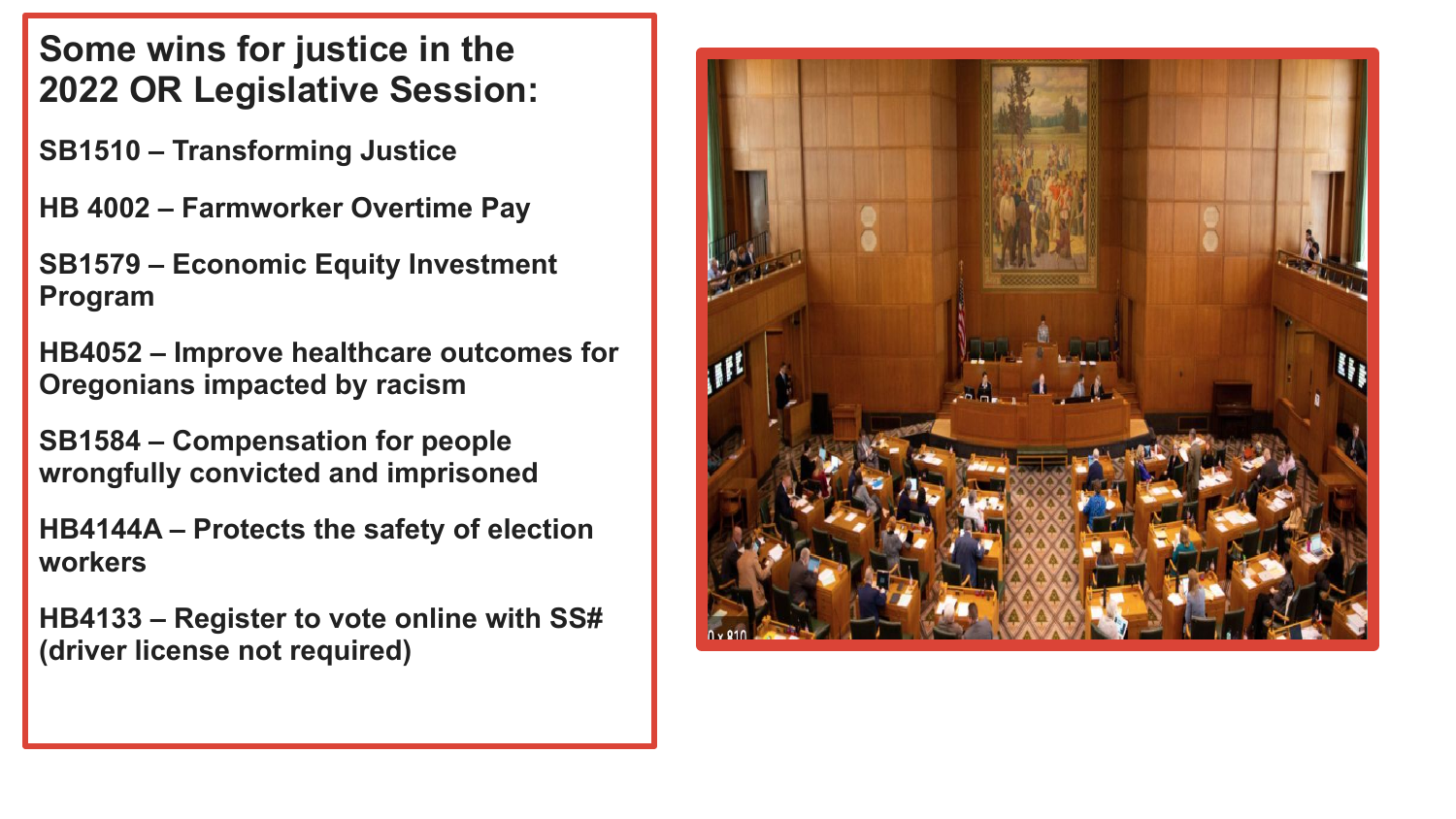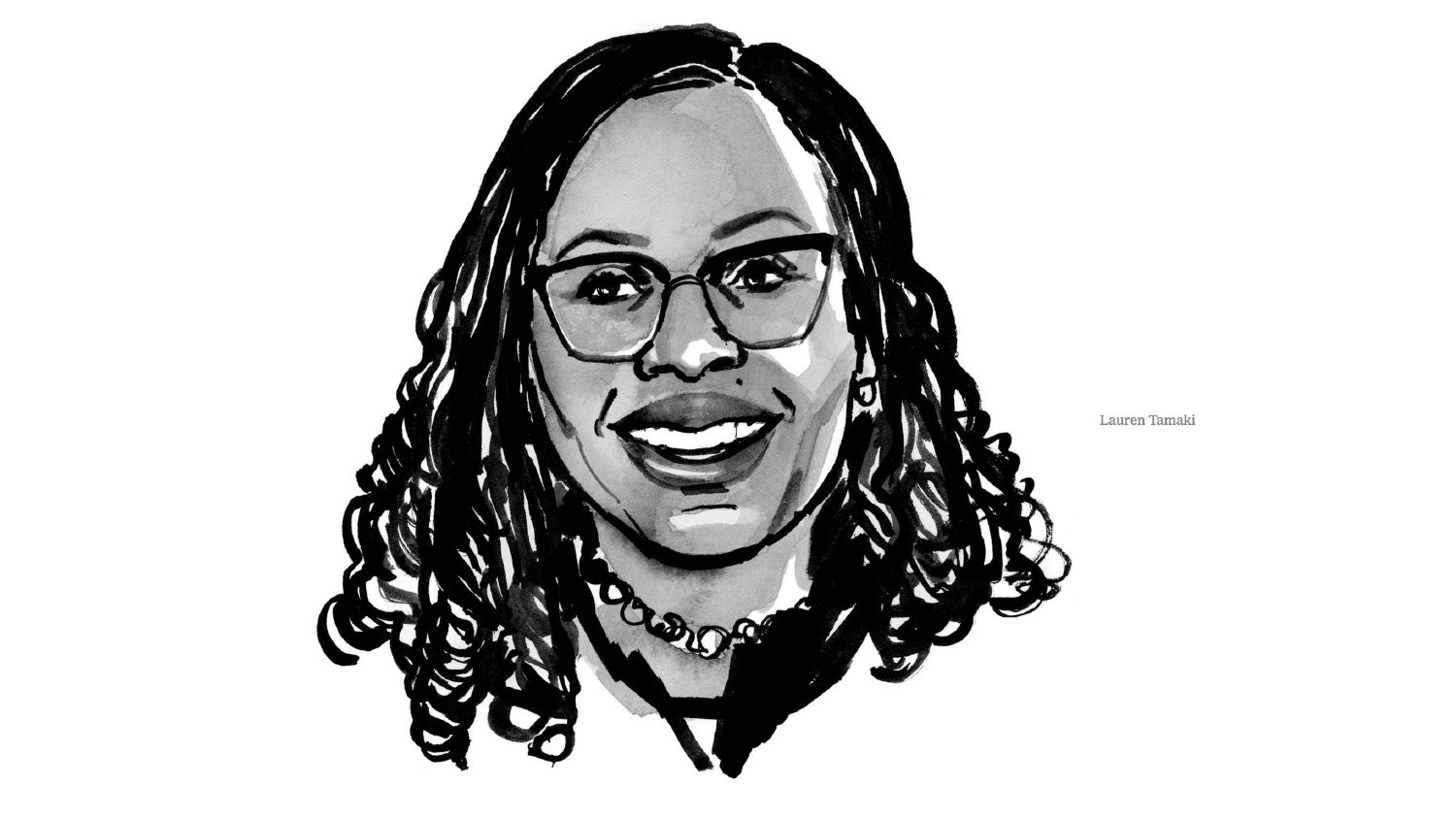#### **Ketanji Brown Jackson nominated to the Supreme Court!**

"The advancement of Black people into positions of power traditionally held by white people is a threat to white supremacy."

"It was said of Justice Thurgood Marshall that, 'He would tell us things that we knew but would rather forget; and he told us much that we did not know due to the limitations of our own experience.'"

"...she (KBJ) has the potential to widen the perspective of how issues are debated. … This is how change begins – by destabilizing comfortable narratives, with the inclusion of those who have not been seen."

"…she will be confirmed. And something on the court, and in our expectations of it, will change."

-Sherrilyn A. Ifill, Director-Counsel of the NAACP Legal Defense and Educational Fund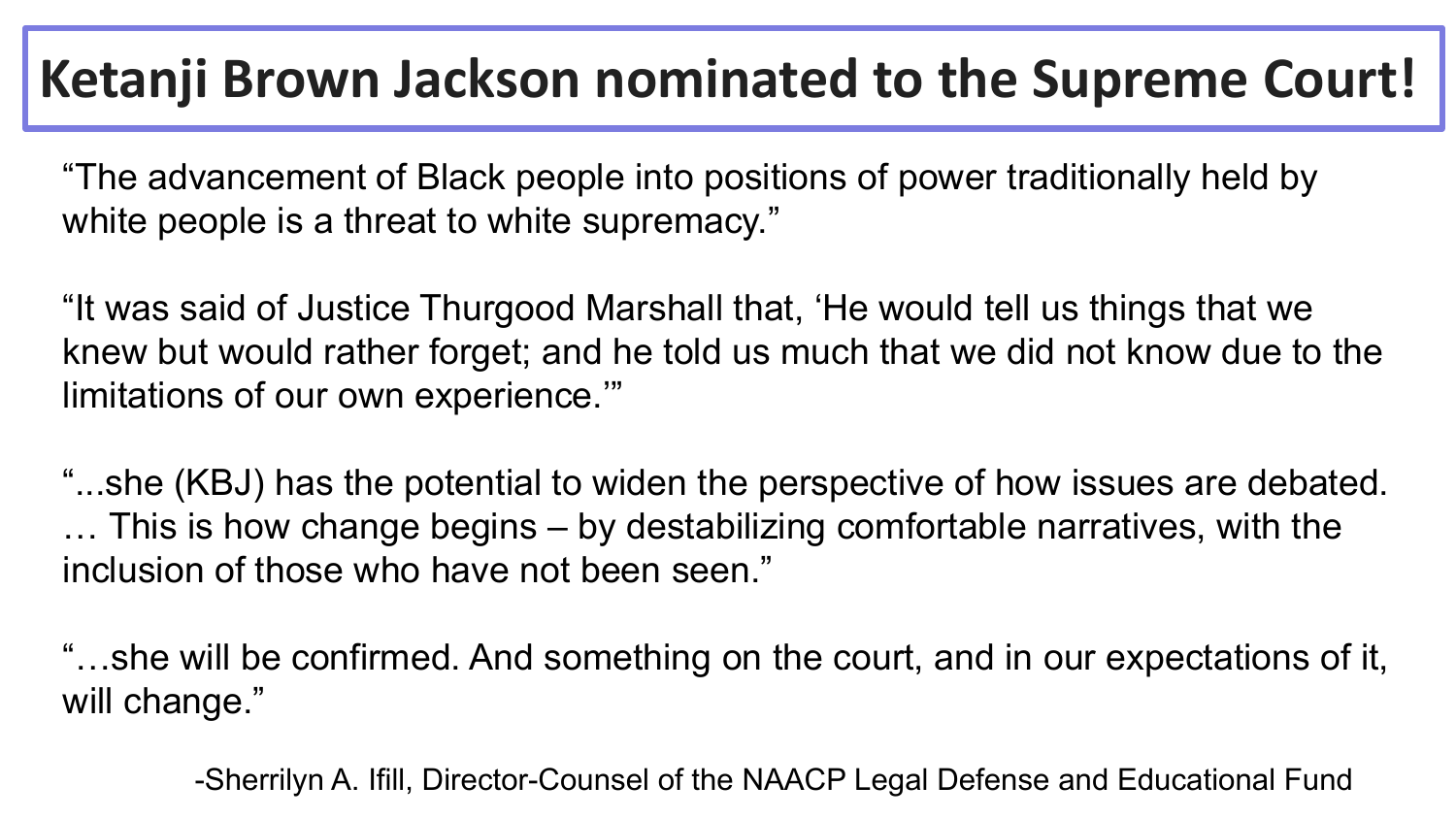## **WHat do you need to do NOW?**

| <b>DATE</b>     | <b>ACTIVITY</b>                                                                                                                                                              |
|-----------------|------------------------------------------------------------------------------------------------------------------------------------------------------------------------------|
| March 8         | Last day for major party/nonpartisan candidates to file for the May Primary                                                                                                  |
| <b>April 26</b> | Last day to register or change registration to vote in the May Primary<br>Check or change your registration at<br>https://sos.oregon.gov/voting-elections/Pages/default.aspx |
| <b>April 27</b> | <b>Primary Ballots mailed (Voter Pamphlets mailing begins)</b>                                                                                                               |
| <b>May 17</b>   | Primary Election – Ballots must be postmarked by this date to count!                                                                                                         |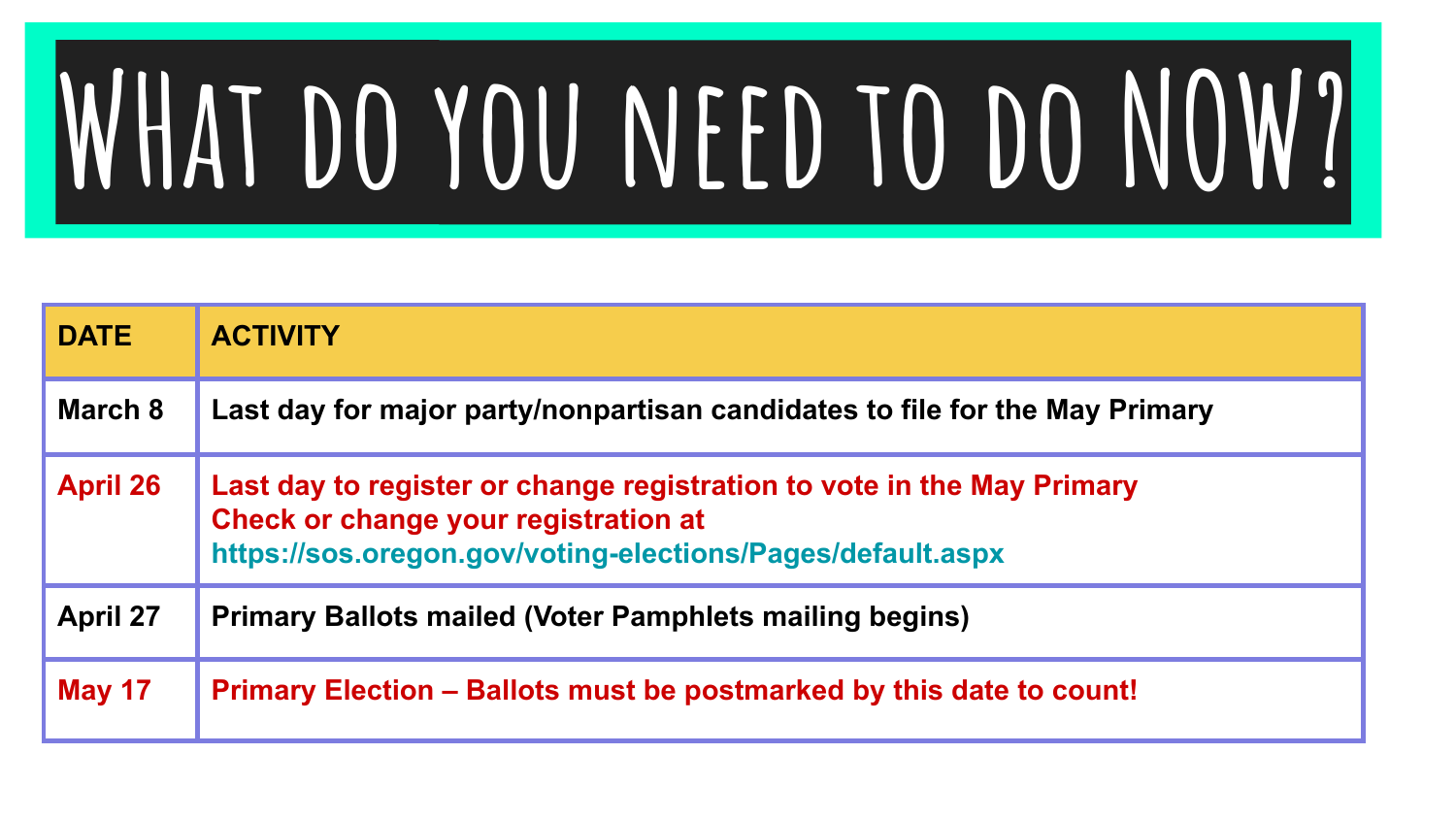### **How will you vote in the May Primary?**

- Ballotpedia sample ballot information by address [https://ballotpedia.org/Sample\\_Ballot\\_Lookup](https://ballotpedia.org/Sample_Ballot_Lookup)
- Vote 411 League of Women Voters Comprehensive voting information (*not yet updated)* <https://www.vote411.org/oregon>
- **Benton County Clerk for election information** <https://www.co.benton.or.us/elections/page/may-17-2022-primary-election>
- Linn County Clerk for election information <http://www.co.linn.or.us/elections/#>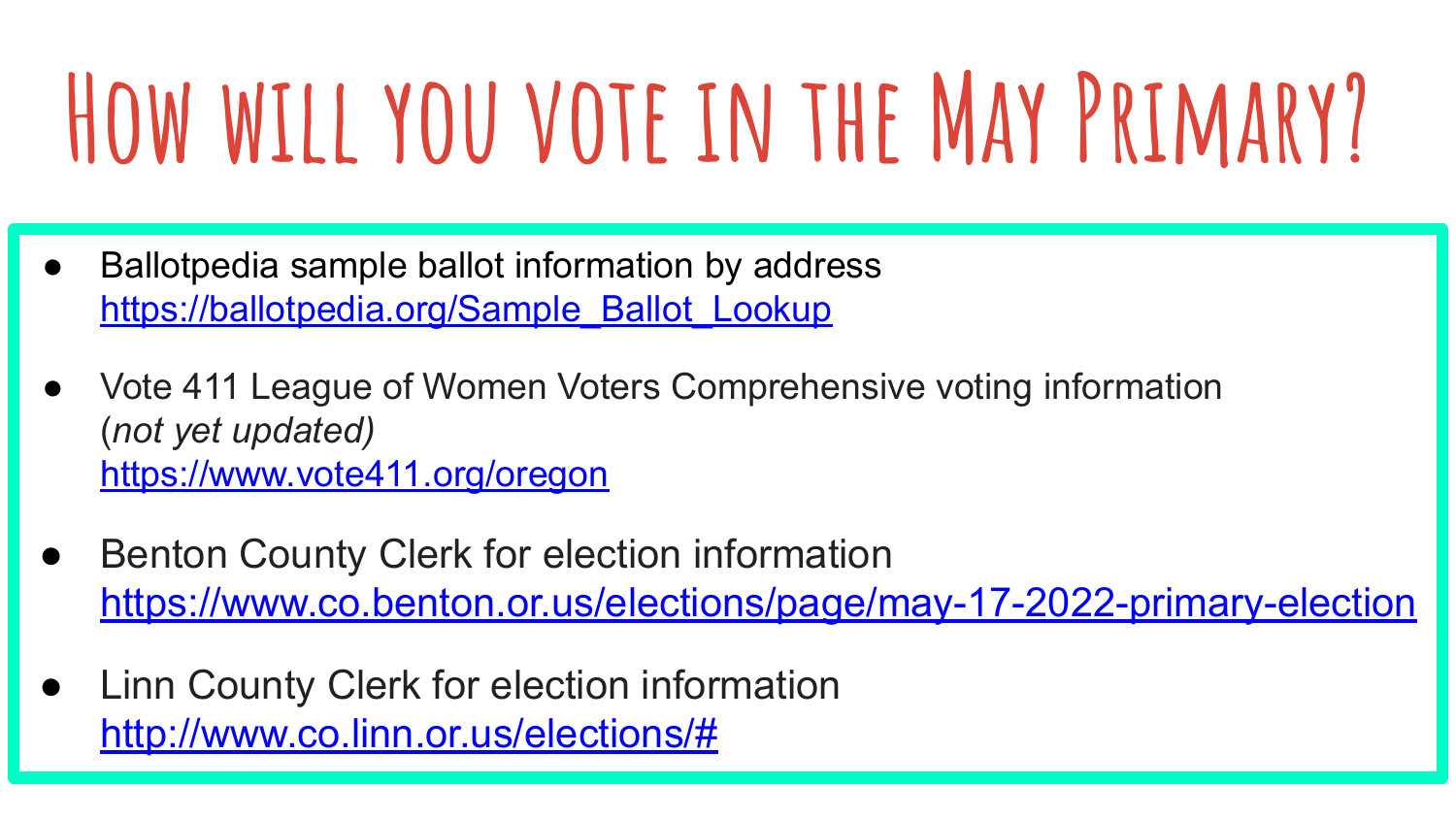**It can be overwhelming to witness/experience all the injustices of the moment; the good news is that They are all connected. So if your little corner of work involves pulling at one of the threads, you are helping to unravel the whole cloth.**

**-Ursula Wolfe-Rocca**